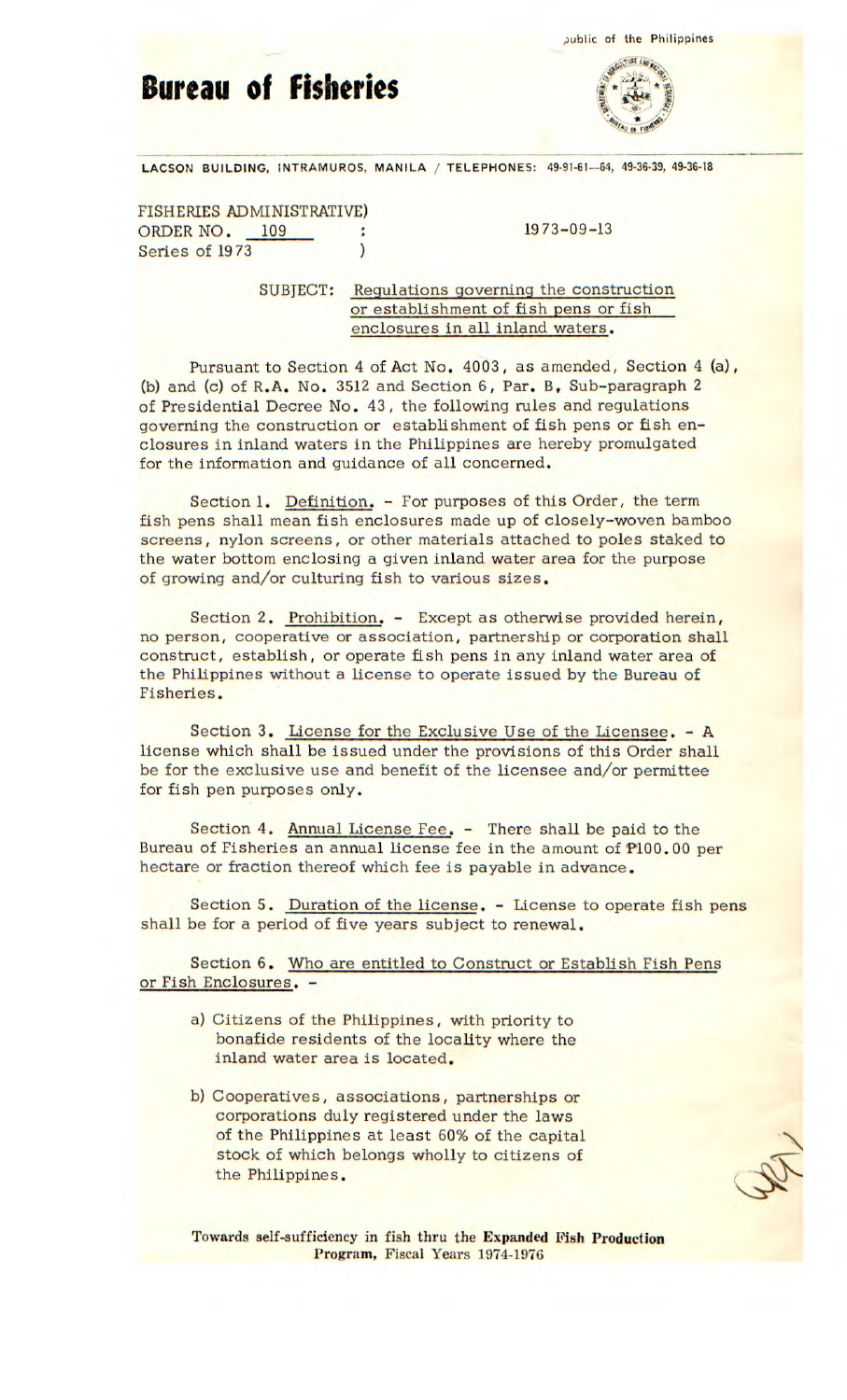## Section 7. Restrictions. -

- a) Fish Pen site No fish pen or fish enclosure shall be constructed or established in any inland water area of the Philippines within thirty (30) meters from each other nor shall such construction or establishment be made within two hundred meters from the shoreline: Provided, That the Director of Fisheries may allow the construction or establishment of fish pens within the prohibited distance depending upon the topography of the proposed site.
- b) Size of Fish Pen allowed.
	- 1. For individuals Not more than an aggregate maximum area of three (3) hectares or 30, 000 square meters.
	- 2. For corporations, associations, partnerships or cooperatives - Not more than an aggregate maximum area of thirty (30) hectares or 300,000 square meters.
	- 3. The provisions of the preceding paragraphs 1 and 2 notwithstanding, the Secretary may, upon the recommendation of the Director, increase or decrease the area that may be granted for reasons of public interest, taking into consideration (1) the financial capacity and/or qualification of the applicant; (2) the socio-economic importance of the project or industry for which the area is applied; and (3) the existence of numerous applications for license in the place where the area applied for is located.
- c) No fish pen or fish enclosures shall be constructed or established as to obstruct free navigation.
- d) The Director of Fisheries may, at any time, reduce or alter the area covered by the permit or change or modify the terms and conditions thereof, or the same may be made to expire at an earlier date, when public interests so require, or for justifiable grounds or reasons, among which are the violations of the conditions of the permit and pertinent rules and regulations.

## Section 8. Obligations of Licensee. -

- a) The fish pen licensee shall comply with all pertinent existing laws, rules and regulations, as well as those which may hereafter be promulgated.
- b) He shall assume responsibility for any and all acts of his agents, employees, or laborers in the esta-